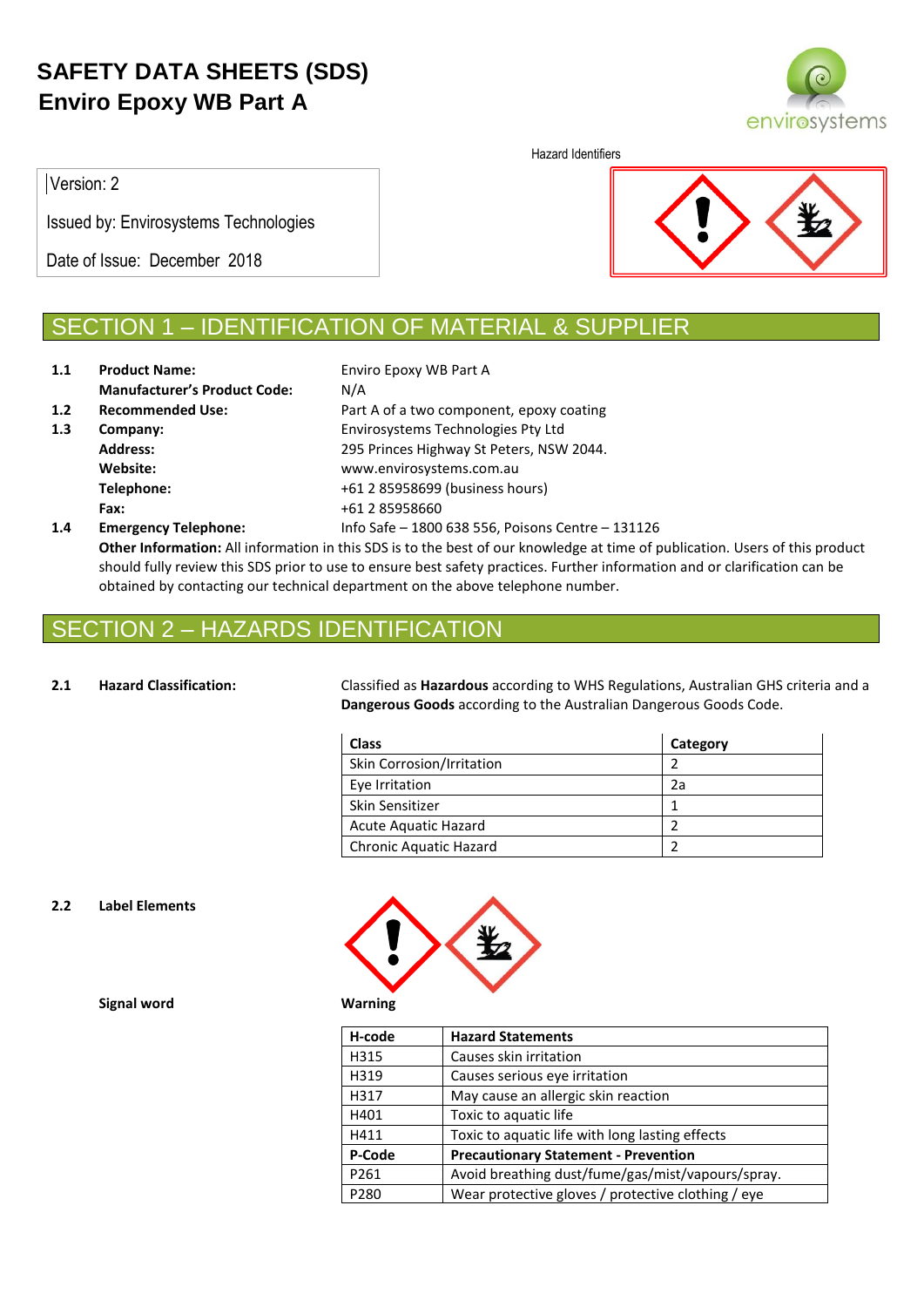

|                  | protection / face protection                                 |
|------------------|--------------------------------------------------------------|
| P273             | Avoid release to the environment.                            |
| P <sub>272</sub> | Contaminated work clothing should not be allowed out of      |
|                  | the workplace.                                               |
| P-Code           | <b>Precautionary Statement - Response</b>                    |
| P305, P351,      | If in eyes: Rinse cautiously with water for several minutes. |
| P338             | Remove contact lenses, if present and easy to do so.         |
|                  | Continue rinsing.                                            |
| P302, P352       | If on Skin: Wash with plenty of water and soap               |
| P313, P333       | If skin irritation or rash occurs: Get medical               |
|                  | advice/attention.                                            |
| P337, P313       | If eye irritation persists: Get medical advice/attention.    |
| P362, P364       | Take off contaminated clothing and wash it before reuse.     |
| P391             | Collect spillage.                                            |
| P-Code           | <b>Precautionary Statement - Storage</b>                     |
|                  |                                                              |
| P-Code           | <b>Precautionary Statement - Disposal</b>                    |
| P501             | Dispose of contents / containers to hazardous or special     |
|                  | waste collection point. In accordance with local regulation  |

### **2.3 Other Hazards None known**

## 3 – COMPOSITION/INFORMATION ON INGREDIENTS

### **3.1 Substances** See section below for Mixtures

| 3.2 | <b>Mixtures</b> | CAS No.    | Material                                               | Content%    |
|-----|-----------------|------------|--------------------------------------------------------|-------------|
|     |                 | 25068-38-6 | bisphenol A/<br>epichlorohydrin resin,<br>liquid       | $10 - 20$   |
|     |                 | 55492-52-9 | bisphenol F/<br>epichlorohydrin<br>copolymer           | $5 - 10$    |
|     |                 | 107-98-2   | propylene glycol<br>monomethyl ether -<br>alpha isomer | $1.7 - 7.5$ |
|     |                 | 100-51-6   | benzyl alcohol                                         | $1.7 - 7.5$ |

## SECTION 4 – FIRST AID MEASURES

**4.1 Description of first aid measures General Advice:**

Immediately remove contaminated clothing. If in danger of loss of consciousness, place patient in recovery position and transport accordingly. Apply artificial reparation if necessary. First aid personal should pay attention to the own safety. **Ingestion:**

Immediately give a glass of water. First aid is not generally required. If in doubt, contact a Poisons Information Centre or a doctor.

### **Inhalation:**

Keep patient calm and remove to fresh air. Prostheses such as false teeth, which may block airway, should be removed, where possible, prior to initiating first aid procedures. Apply artificial respiration if not breathing, preferably with a demand valve resuscitator, bag-valve mask device, or pocket mask as trained. Perform CPR if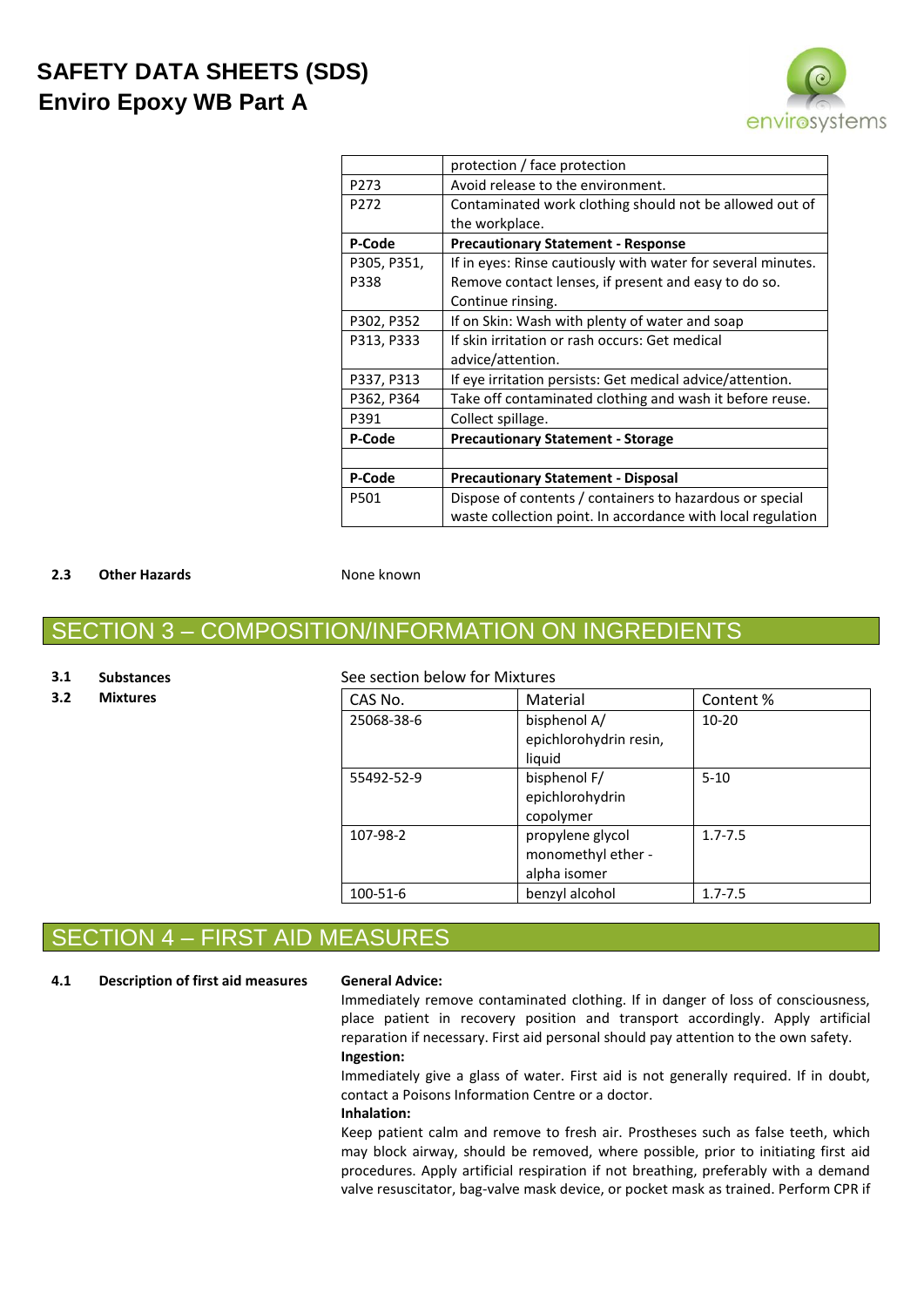

necessary. Transport to hospital, or doctor without delay. **Eye Contact:**

While holding eyes open, gently flood with plenty of fresh water for 15 minutes. Seek medical attention without delay; if pain persists or recurs seek medical attention. Skilled personnel should only undertake removal of contact lenses after an eye injury.

### **Skin Contact:**

Flush contacted area thoroughly with soap and plenty of water, shower if availed. Seek medical attention if irritation occurs. Remove contaminated clothing including footwear.

- **4.2 Most important symptoms and effects, both acute and delayed** Any relevant information can be found in other parts of this section and in sections 2 and 11.
- **4.3 Advice for doctor Treat symptomatically**

# SECTION 5 – FIRE FIGHTING MEASURES

| 5.1 | Extinguishing media                                      | Suitable extinguishing media:<br>Water fog or fine spray, dry chemical powder, foam, BCF (where regulations<br>permit) and alcohols stable foams. Water spray or fog - Large fires only.                                                                                                                                                                                                                                    |
|-----|----------------------------------------------------------|-----------------------------------------------------------------------------------------------------------------------------------------------------------------------------------------------------------------------------------------------------------------------------------------------------------------------------------------------------------------------------------------------------------------------------|
|     |                                                          | Unsuitable extinguishing media that may not be used for safety reasons:<br>Do not use direct water jet/stream as it might spread the fire.                                                                                                                                                                                                                                                                                  |
| 5.2 | Special hazards arising from the<br>substance or mixture | Avoid contamination with oxidising agents i.e. nitrates, oxidising acids, chlorine<br>bleaches, pool chlorine etc. as ignition may result.                                                                                                                                                                                                                                                                                  |
| 5.3 | <b>Advice for firefighters</b>                           | Wear full body protective clothing with breathing apparatus. Prevent, by any means<br>available, spillage from entering drains or water course. Heating may cause<br>expansion or decomposition leading to violent rupture of containers. On<br>combustion, may emit toxic fumes of carbon monoxide (CO). Combustion products<br>include:, carbon dioxide (CO2), phenolics products typical of burning organic<br>material. |

### **Hazchem: 3Z**

### SECTION 6 – ACCIDENTAL RELEASE MEASURES

| 6.1 | Personal precautions, protective<br>equipment and emergency<br>procedures | Secure the area. Wear personal protection equipment (see section 8). Keep<br>unprotected persons away. Avoid contact with eyes and skin. Do not inhale<br>gases/vapours/aerosols. If material is released indicate risk of slipping. Do not walk<br>through spilled material.                                                                          |
|-----|---------------------------------------------------------------------------|--------------------------------------------------------------------------------------------------------------------------------------------------------------------------------------------------------------------------------------------------------------------------------------------------------------------------------------------------------|
| 6.2 | <b>Environmental precautions</b>                                          | Do not discharge into sewers or waterways and soil.                                                                                                                                                                                                                                                                                                    |
| 6.3 | <b>Methods and material for</b><br>containment and cleaning up            | Small or major spills should be absorbed with dry, inert filler (soil or sand) which<br>then can be shoveled into appropriately labeled drums for disposal. Disposal of this<br>material should be undertaken by a registered chemical disposal company. May be<br>violently or explosively reactive. Wear breathing apparatus plus protective gloves. |
| 6.4 | Reference to other sections                                               | Relevant information in other sections has to be considered. This applies in<br>particular for information given on personal protective                                                                                                                                                                                                                |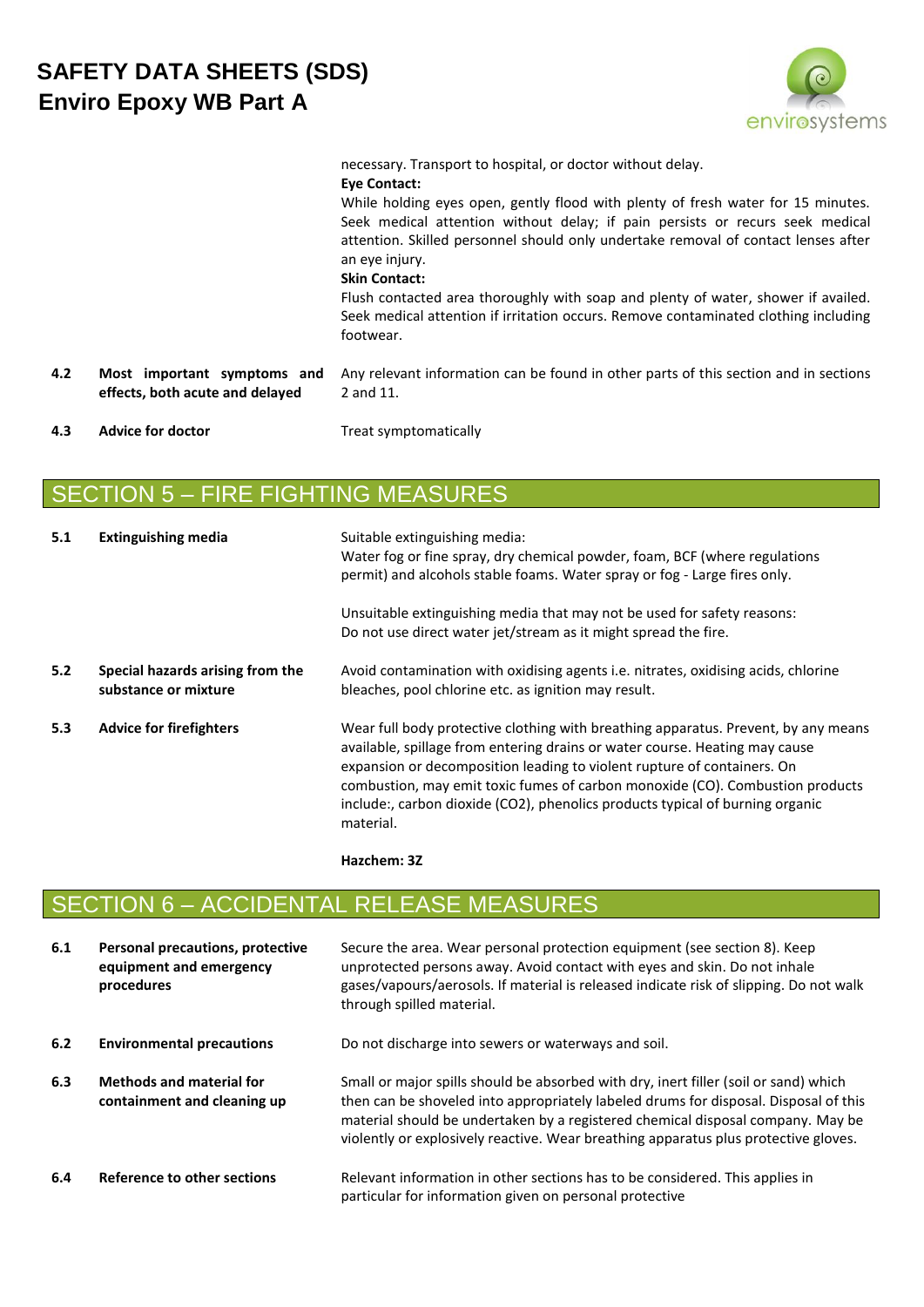

equipment (section 8) and on disposal (section 13).

### SECTION 7 – HANDLING & STORAGE

| 7.1 | <b>Precautions for safe handling</b> | Ensure thorough ventilation of stores and work areas. Handle in accordance with<br>good industrial hygiene and safety practice. When using do not eat, drink or smoke.<br>Hands and/or face should be washed before breaks and at the end of the shift.<br>Protection against fire and explosion: fire extinguishers should be kept handy.<br>Avoid all personal contact, including inhalation. Do NOT allow clothing wet with<br>material to stay in contact with skin. Do NOT enter confined spaces until<br>atmosphere has been checked. |
|-----|--------------------------------------|---------------------------------------------------------------------------------------------------------------------------------------------------------------------------------------------------------------------------------------------------------------------------------------------------------------------------------------------------------------------------------------------------------------------------------------------------------------------------------------------------------------------------------------------|
| 7.2 | <b>Conditions for safe storage</b>   | <b>Storage Requirements:</b><br>Store in a cool, dry area away from incompatible materials. Avoid reaction with<br>oxidising agents. Use a metal can or drum.<br><b>Temperature Conditions:</b><br>Up to $40^{\circ}$ C<br><b>Protection from weather:</b><br>Store undercover and away from frost and moisture.                                                                                                                                                                                                                            |
| 7.3 | Specific end use(s)                  | Once mixed with part A and applied, produces an epoxy coating.                                                                                                                                                                                                                                                                                                                                                                                                                                                                              |
| 7.4 | <b>Regulations and standards</b>     | Classified as Hazardous Liquid which should be stored and handled in accordance                                                                                                                                                                                                                                                                                                                                                                                                                                                             |

## ON 8 – EXPOSURE CONTROLS/PERSONAL PROTECTION

with regulations

### **8.1 Control parameters Exposure limits:**

**(Australia):**

| Ingredient           | TWA                | <b>STEL</b>  |  |  |
|----------------------|--------------------|--------------|--|--|
| propylene glycol     | 100ppm or          | 150ppm or    |  |  |
| monomethyl           | $369 \text{ mg/m}$ | 553 mg/m $3$ |  |  |
| ether - alpha isomer |                    |              |  |  |

### Emergency limits:

| Ingredient          | TEEL-1              | TEEL-2    | TEEL-3  |
|---------------------|---------------------|-----------|---------|
| bisphenol A/        | $90 \text{ mg/m}$ 3 | 990 mg/m3 | 5900ppm |
| diglycidyl          |                     |           |         |
| ether resin, liquid |                     |           |         |
| propylene glycol    | 100ppm              | 160ppm    | 660ppm  |
| monomethyl ether -  |                     |           |         |
| alpha isomer        |                     |           |         |
| benzyl alcohol      | 30ppm               | 52ppm     | 740ppm  |

### **8.2 Exposure controls General protection and hygiene measures:**

Local exhaust ventilation usually required. If risk of overexposure exists, wear approved respirator. Correct fit is essential to obtain adequate protection. Supplied-air type respirator may be required in special circumstances. Correct fit is essential to ensure adequate protection.. Do not eat, drink or smoke when handling. Wash hands at the end of work and before eating. Keep working clothes separately. Remove contaminated, soaked clothing immediately. Clean work areas regularly.

**Personal protection equipment:**

*Respiratory protection*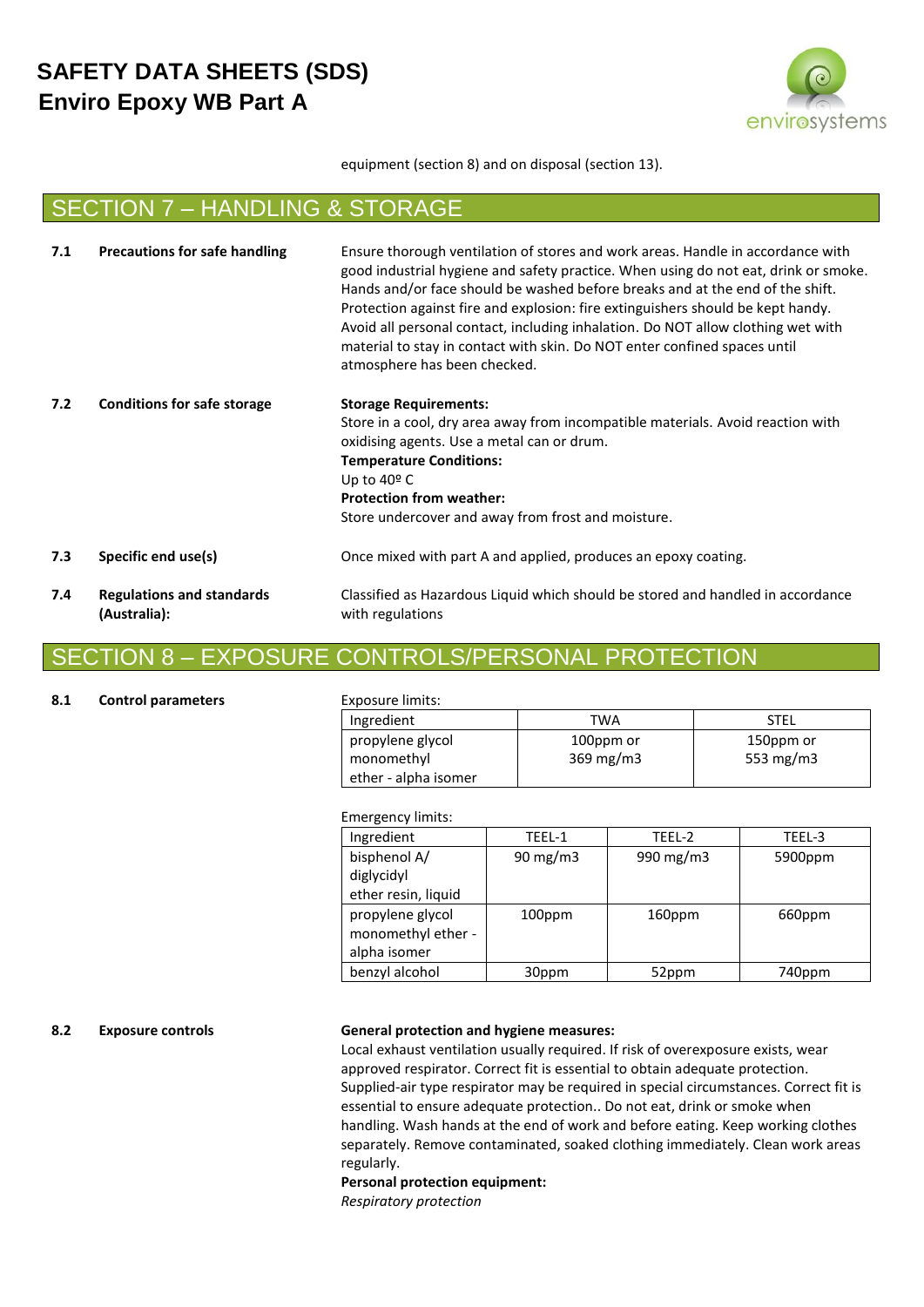

| $\mathbf{z}$ | Eurthor information for cuctom | Overalls clothing<br>Other Information<br>Do NOT use barrier creams to protect skin from contact with the material. Always<br>wash hands before smoking, eating, drinking or using the toilet and after finishing<br>work. Observe the usual precautions when handling chemicals.<br>Vantilation is recommended under normal use conditions. State requisions on                                                                                                                                                                                                                                                                                                                                                                                            |
|--------------|--------------------------------|-------------------------------------------------------------------------------------------------------------------------------------------------------------------------------------------------------------------------------------------------------------------------------------------------------------------------------------------------------------------------------------------------------------------------------------------------------------------------------------------------------------------------------------------------------------------------------------------------------------------------------------------------------------------------------------------------------------------------------------------------------------|
|              |                                | Type A-P Filter of sufficient capacity. (AS/NZS 1716 & 1715, EN 143:2000 &<br>149:2001, ANSI Z88 or national equivalent) Respiratory protection should be worn.<br>When exposure limits are exceeded continuous-flow or positive pressure is<br>required.<br>Eye protection<br>Chemical goggles or safety glasses with side shields. Full face respiratory may be<br>required if exposure causes discomfort.<br>Hand protection<br>Use handling liquid-grade epoxy resins wear chemically protective gloves (e.g nitrile<br>or nitrile-butatoluene rubber) and theses should only be used for short term<br>immersion only. DO NOT use cotton or leather, polyvinyl chloride, rubber or<br>polyethylene gloves (which absorb the resin).<br>Skin protection |

**8.3 Further information for system design and engineering measures**

Ventilation is recommended under normal use conditions. State regulations on speed and direction of airflow away from operators must be observed. Keep containers closed when not in use.

# SECTION 9 – PHYSICAL & CHEMICAL PROPERTIES

| 9.1 | Odour:                     | Not Available  |
|-----|----------------------------|----------------|
|     | <b>Odour Threshold</b>     | No test data a |
|     | Colour:                    | Milky white    |
|     | <b>Physical State:</b>     | liquid         |
|     | <b>Flash Point:</b>        | Not Available  |
|     | <b>Boiling Point:</b>      | Not Available  |
|     | <b>Melting Point:</b>      | Not Available  |
|     | <b>Specific Gravity:</b>   | 1.08           |
|     | pH (5% solution):          | Not Available  |
|     | Solubility in Water (g/L): | Miscible       |
|     | <b>Flammability:</b>       | Not Available  |
|     | <b>Lower Limit:</b>        | Not Available  |
|     | <b>Higher Limit:</b>       | Not Available  |
|     | <b>Vapour Pressure:</b>    | Not Available  |
|     | Vapour Density (Air = 1)   | Not Available  |
|     | <b>Volatile component</b>  | Not Available  |
| 9.2 | <b>Other information</b>   | None availab   |

# t data availabl<mark>e</mark><br>white *r*ailable  $n$ ailable *pailable r*ailable *r*ailable railabl<mark>e</mark><br>railable *v*ailable **Vailable** *<u>B</u>*

# SECTION 10 - STABILITY AND REACTIVIT

| 10.1<br>-3 | <b>Reactivity; Chemical stability;</b><br><b>Possibility of hazardous</b><br>reactions | If stored and handled in accordance with standard industrial practices not<br>hazardous reactions are known.<br>Unstable in the present of incompatible material. |
|------------|----------------------------------------------------------------------------------------|-------------------------------------------------------------------------------------------------------------------------------------------------------------------|
| 10.4       | <b>Conditions to avoid</b>                                                             | See section 7                                                                                                                                                     |
| 10.5       | Incompatible materials                                                                 | See section 7                                                                                                                                                     |
| 10.6       | <b>Hazardous decomposition</b><br>products                                             | See section 5                                                                                                                                                     |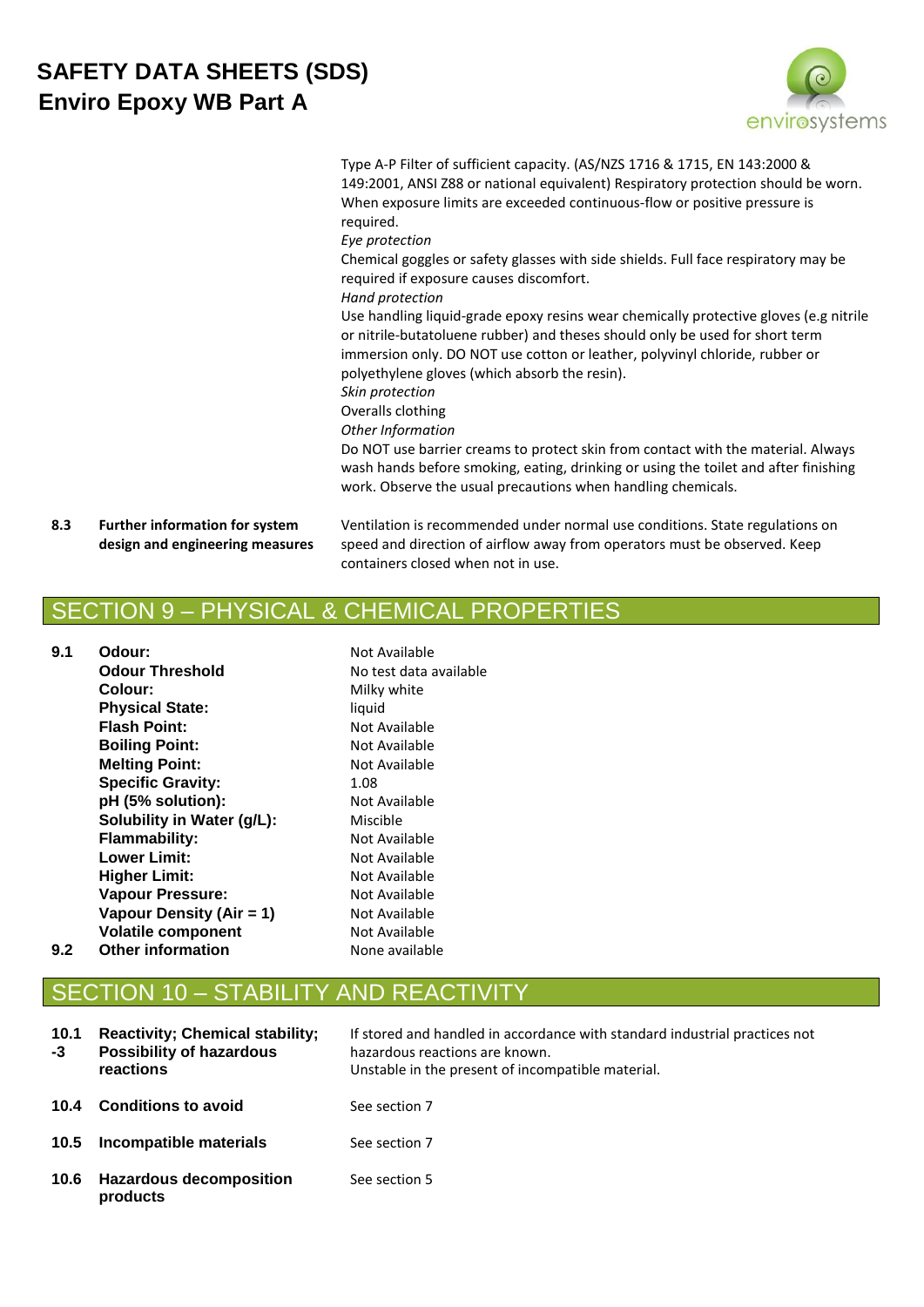

## ION 11 – TOXICOLOGICAL INFORMATION

### **Acute Toxicity/Effects**

### **Enviro Epoxy WB part A:**

*Acute toxicity* Dermal (Rat) LD50: >20000 mg/kg Inhalation (Rat) LC50: >5000 mg/m3/4h Oral (Rat) LD50: >2000 mg/kg

*Irritation* Eye : Moderate Skin : Moderate

**bisphenol A/ diglycidyl ether resin, liquid:** *Acute toxicity*

dermal (rat) LD50: >800 mg/kg Oral (rat) LD50: 13447 mg/kg

*Irritation* Eye (rabbit): 100mg - Mild

**bisphenol F/ epichlorohydrin copolymer:** *Acute toxicity* dermal (rat) LD50: >400 mg/kg

Oral (rat) LD50: >2000 mg/kg

### **propylene glycol monomethyl ether - alpha isomer:** *Acute toxicity*

dermal (rat) LD50: >2000 mg/kg Inhalation (rat) LC50: 10000 ppm/5 hr Oral (rat) LD50: 5207.2 mg/kg

*Irritation* Eye (rabbit) 230 mg mild Eye (rabbit) 500 mg/24 h. - mild Eye (rabbit): 100 mg SEVERE Skin (rabbit) 500 mg open - mild

### **benzyl alcohol:**

*Acute toxicity* dermal (rat) LD50: 1000000 ppm Inhalation (rat) LC50: >4.178 mg/L/4hr Oral (rat) LD50: 1560 mg/kg

*Irritation* Eye (rabbit): 0.75 mg open SEVERE Skin (man): 16 mg/48h-mild Skin (rabbit):10 mg/24h open-mild

### **Chronic Toxicity/Effects BISPHENOL A/ DIGLYCIDYL ETHER RESIN, LIQUID:**

The substance is classified by IARC as Group 3: NOT classifiable as to its carcinogenicity to humans.

Intracutaneous injection of diluted Bisphenol A diglycidyl ethers (0.1 mL) three times per week on alternate days (total of 8 injections) followed by a three-week incubation period and a challenge dose produced sensitisation in 19 of 20 guinea pigs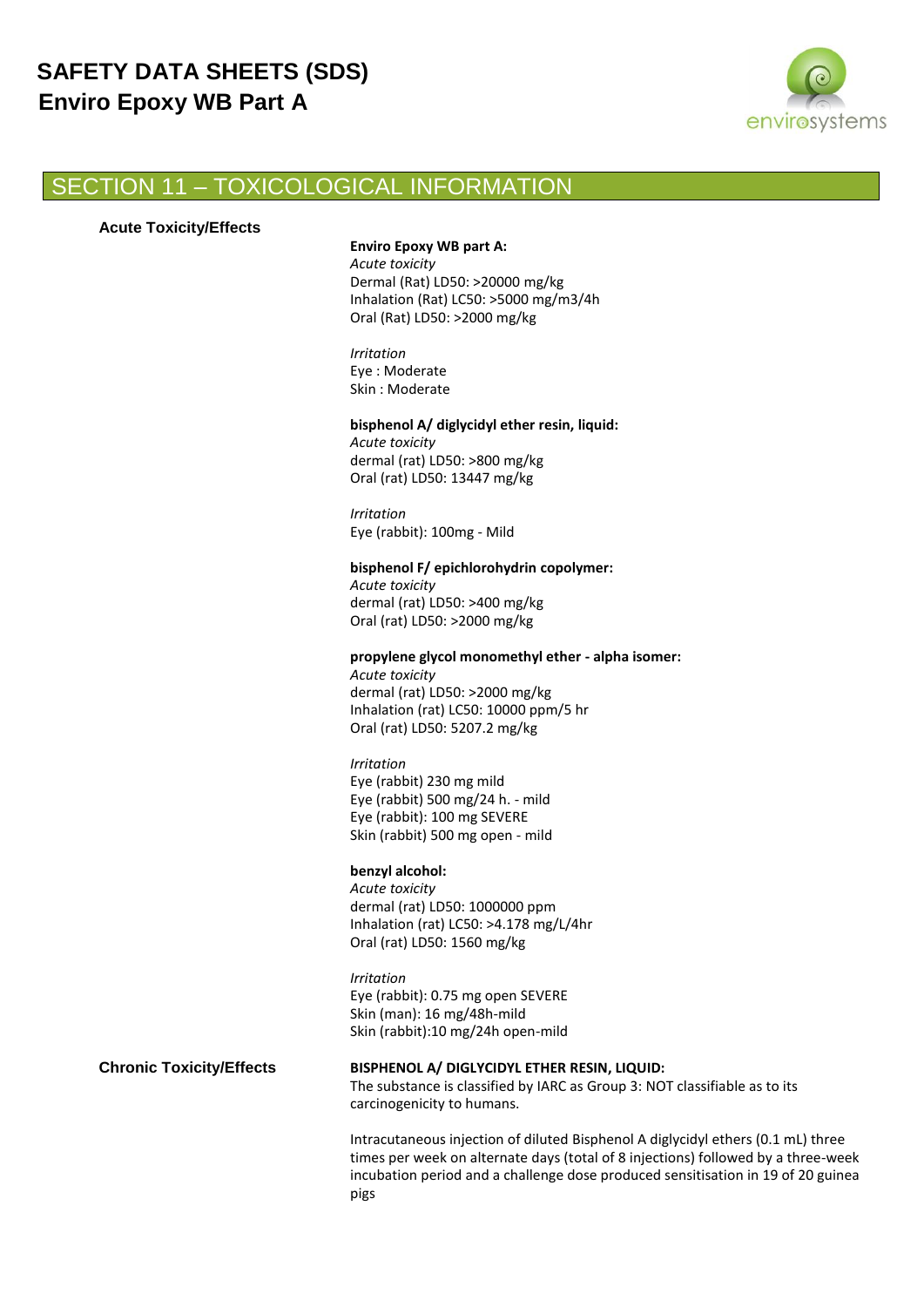

### **BISPHENOL F/ EPICHLOROHYDRIN COPOLYMER:**

Epoxy resin products may contain sensitising glycidyl ethers, even when these are not mentioned in the information given for the product. Limited animal studies have indicated that bisphenol A diglycidyl ethers may be potential carcinogens **PROPYLENE GLYCOL MONOMETHYL ETHER - ALPHA ISOMER:** Exposure of pregnant rats and rabbits to the substance did not give rise to

teratogenic effects at concentrations up to 3000 ppm. Foetotoxic effects were seen in rats but not in rabbits at this concentration; maternal toxicity was noted in both species.

### **BENZYL ALCOHOL:**

The available studies for Benzyl alcohol for a sensitising effect gave positive and negative results in animals. Benzyl alcohol also demonstrated a maximum incidence of sensitization of only 1% in human patch testing. Over several decades no sensitization with these compounds has been seen among workers.

**Long Term Effects:** See section above.

## SECTION 12 – ECOLOGICAL INFORMATION

|  | Toxicitv |
|--|----------|
|  |          |

| <b>Toxicity</b>                      | bisphenol A/diglycidyl ether resin, liquid:                                                                                         |
|--------------------------------------|-------------------------------------------------------------------------------------------------------------------------------------|
|                                      | LC50 96 Fish 1.2mg/L Europe ECHA Registered Substances - Ecotoxicological                                                           |
|                                      | <b>Information - Aquatic Toxicity</b>                                                                                               |
|                                      | EC50 72 Algae or other aquatic plants 9.4mg/L Europe ECHA Registered                                                                |
|                                      | Substances - Ecotoxicological Information - Aquatic Toxicity                                                                        |
|                                      | EC50 24 Crustacea 3.6mg/L Europe ECHA Registered Substances - Ecotoxicological                                                      |
|                                      | <b>Information - Aquatic Toxicity</b>                                                                                               |
|                                      | NOEC 72 Algae or other aquatic plants 2.4mg/L Europe ECHA Registered                                                                |
|                                      | Substances - Ecotoxicological Information - Aquatic Toxicity                                                                        |
|                                      | bisphenol F/ epichlorohydrin copolymer:                                                                                             |
|                                      | LC50 96 Fish 0.55mg/L Europe ECHA Registered Substances - Ecotoxicological<br><b>Information - Aquatic Toxicity</b>                 |
|                                      | EC50 48 Crustacea 1.6mg/L Europe ECHA Registered Substances - Ecotoxicological                                                      |
|                                      | <b>Information - Aquatic Toxicity</b>                                                                                               |
|                                      | EC50 72 Algae or other aquatic plants >1.8mg/L Europe ECHA Registered                                                               |
|                                      | Substances - Ecotoxicological Information - Aquatic Toxicity                                                                        |
|                                      | EC50 24 Crustacea 3.2mg/L Europe ECHA Registered Substances - Ecotoxicological                                                      |
|                                      | <b>Information - Aquatic Toxicity</b>                                                                                               |
|                                      | propylene glycol monomethyl ether - alpha isomer:                                                                                   |
|                                      | LC50 96 Fish 1005.858mg/L EPIWIN Suite V3.12 - Aquatic Toxicity Data (Estimated)<br>EC50 48 Crustacea >500mg/L IUCLID Toxicity Data |
|                                      | EC50 96 Algae or other aquatic plants 7152.973mg/L EPIWIN Suite V3.12 - Aquatic<br><b>Toxicity Data (Estimated)</b>                 |
|                                      | EC50 384 Crustacea 227.843mg/L E PIWIN Suite V3.12 - Aquatic Toxicity Data                                                          |
|                                      | (Estimated)                                                                                                                         |
|                                      | NOEC 96 Fish =4600mg/L IUCLID Toxicity Data                                                                                         |
|                                      | Do NOT discharge into sewer or waterways                                                                                            |
| Microorganisms/Effect on<br>sludge   | No data available                                                                                                                   |
| <b>Persistence and degradability</b> | bisphenol A/ diglycidyl ether resin, liquid:                                                                                        |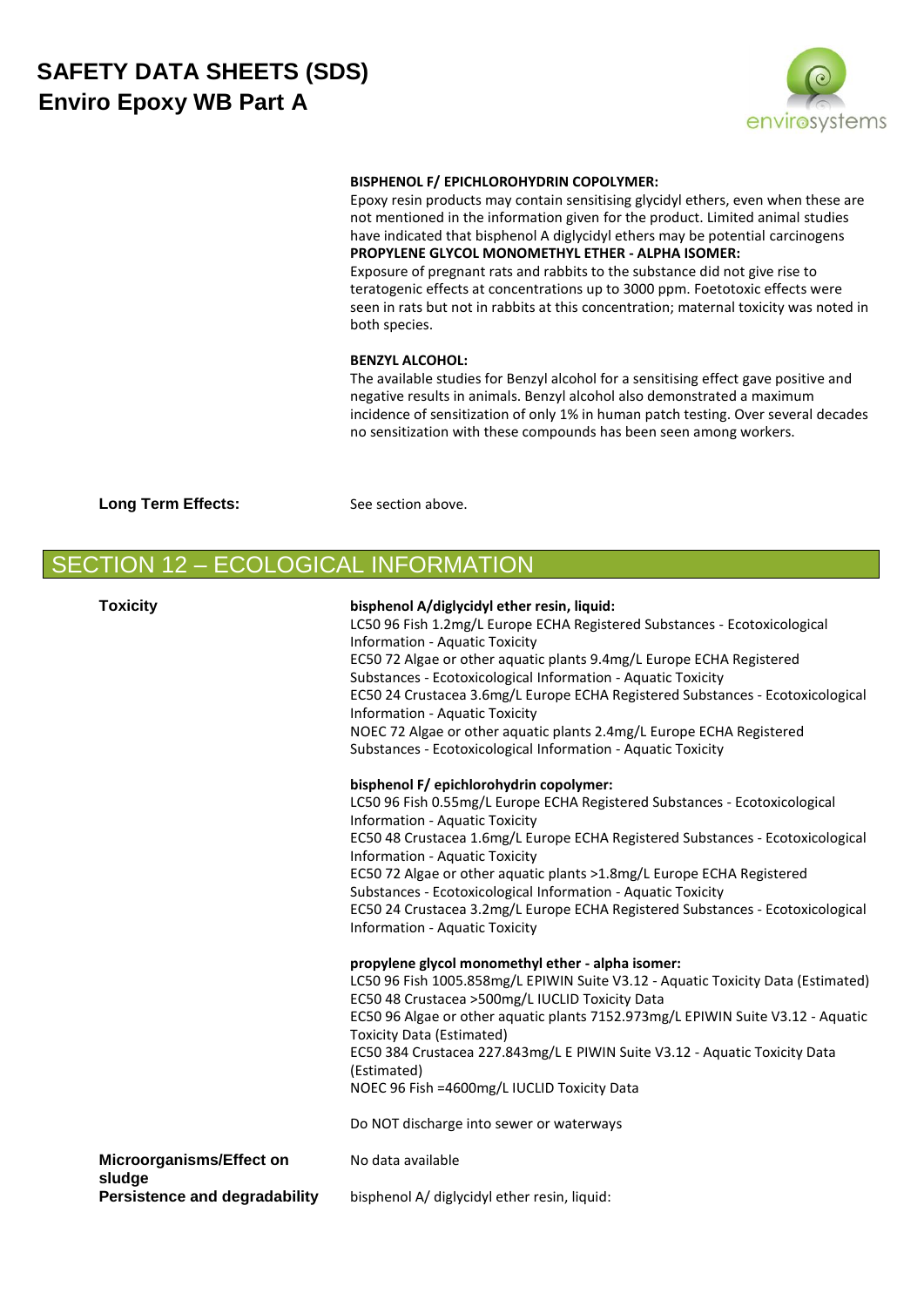

|                                  | water/soil HIGH, Air HIGH                                                                                                 |
|----------------------------------|---------------------------------------------------------------------------------------------------------------------------|
|                                  | propylene glycol monomethyl ether - alpha isomer:<br>water/soil LOW (Half-life = 56 days), air LOW (Half-life = 1.7 days) |
|                                  | benzyl alcohol:<br>water/soil LOW, air LOW                                                                                |
| <b>Bioaccumulative potential</b> | bisphenol A/ diglycidyl ether resin, liquid:<br>LOW (LogKOW = 2.6835)                                                     |
|                                  | propylene glycol monomethyl ether - alpha isomer:<br>LOW (BCF = $2$ )                                                     |
|                                  | benzyl alcohol:<br>LOW (LogKOW = $1.1$ )                                                                                  |
| <b>Mobility in soil</b>          | bisphenol A/ diglycidyl ether resin, liquid:<br>LOW (KOC = 51.43)                                                         |
|                                  | propylene glycol monomethyl ether - alpha isomer:<br>$HIGH (KOC = 1)$                                                     |
|                                  | benzyl alcohol:<br>LOW (KOC = $15.66$ )                                                                                   |
| <b>Additional Information</b>    | None                                                                                                                      |

## SECTION 13 – DISPOSAL CONSIDERATIONS

**13.1 Waste treatment methods Material Recommendation:**

Material that cannot be used, reprocessed or recycled should be disposed of in accordance with Federal, State, and local regulations at an approved facility. Depending on the regulations, waste treatment methods may include, e.g., landfill or incineration. Do **NOT** allow wash water from cleaning or process equipment to enter drains.

### **Uncleaned packaging Recommendation:**

Completely discharge containers (no tear drops, no powder rest, scraped carefully). Containers may be recycled or re-used. Observe local/state/federal regulations. Uncleaned packaging should be treated with the same precautions as the material.

# SECTION 14 – TRANSPORT INFORMATION

**Transport Information** Classified as a Non-Dangerous Good according to the Australian Code for the Transportation of Dangerous Goods by Road and Rail.

> Environmentally Hazardous Substances meeting the descriptions of UN 3077 or UN 3082 are not subject to this Code when transported by road or rail in;

- (a) packagings;
- (b) IBCs; or
- (c) any other receptacle not exceeding 500 kg(L).
- Australian Special Provisions (SP AU01) ADG Code 7th Ed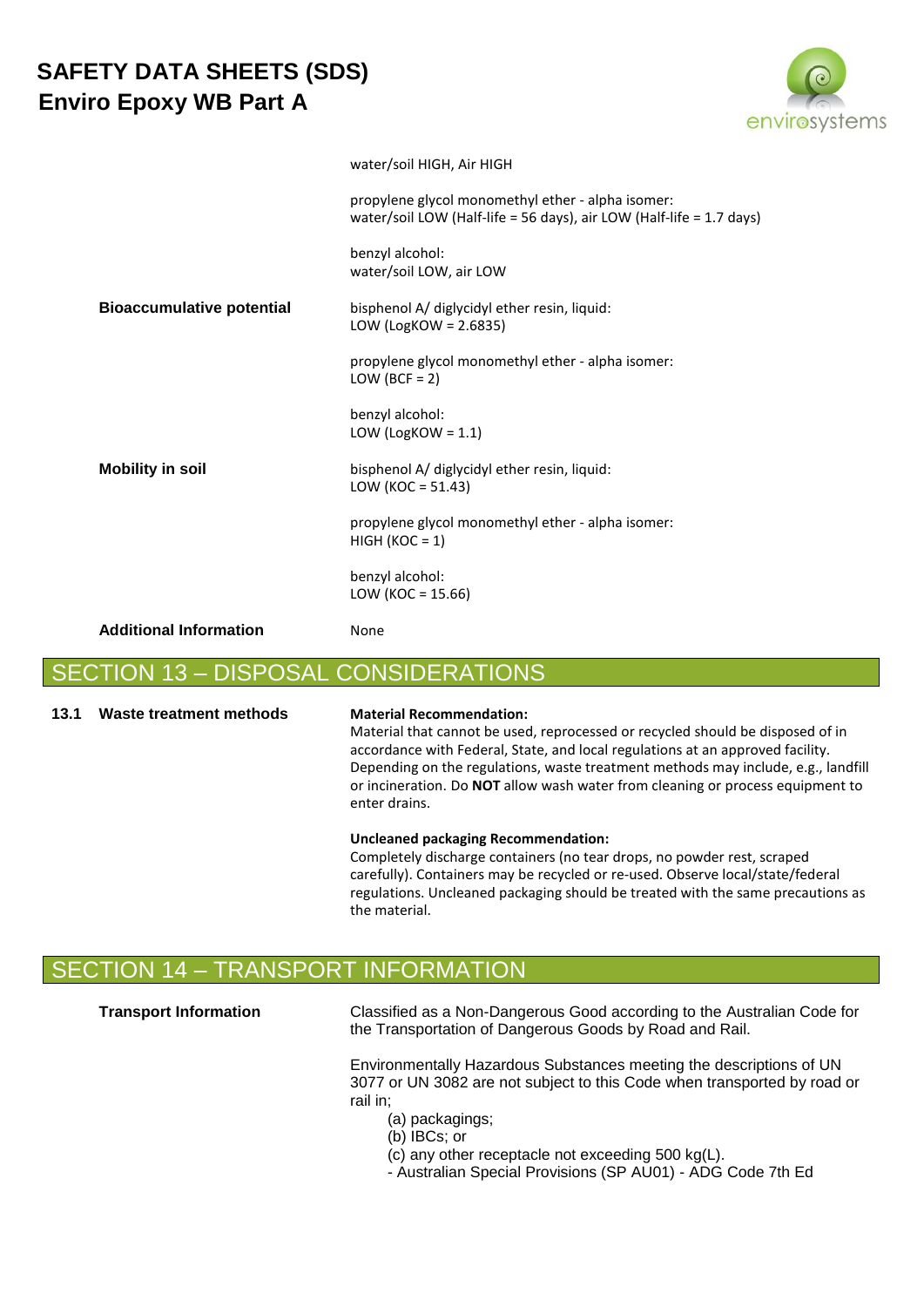

|                                                        | U.N. Number:<br>DG Class:<br>EPG card:<br>Hazchem Code:<br>Proper Shipping Name:<br>Packing Group:<br>Poison Schedule | 3082<br>9<br>N/A<br>3Z<br>Environmentally hazardous substance,<br>liquid, n.o.s. *<br>3<br>S <sub>5</sub> |
|--------------------------------------------------------|-----------------------------------------------------------------------------------------------------------------------|-----------------------------------------------------------------------------------------------------------|
| <b>Classification for SEA</b><br>transport (IMO-IMDG)  | U.N. Number:                                                                                                          | 3082                                                                                                      |
|                                                        | DG Class:                                                                                                             | 9                                                                                                         |
|                                                        | Proper Shipping Name:                                                                                                 | Environmentally hazardous substance,<br>liquid, n.o.s. *                                                  |
|                                                        | Packing Group:                                                                                                        | Ш                                                                                                         |
|                                                        | Marine Pollutant:                                                                                                     | Yes                                                                                                       |
| <b>Classification for AIR</b><br>transport (IATA/ICAO) | U.N. Number:                                                                                                          | 3082                                                                                                      |
|                                                        | DG Class:                                                                                                             | 9                                                                                                         |
|                                                        | Proper Shipping Name:                                                                                                 | Environmentally hazardous substance,<br>liquid, n.o.s. *                                                  |
|                                                        | Packing Group:                                                                                                        | Ш                                                                                                         |

**Label**



# SECTION 15 – REGULATORY INFORMATION

**15.1 Safety, health and environmental regulations/legislation specific for the substance or mixture**

> **Australian Inventory:** Listed **Controlled Schedule Carcinogenic Substances:**

National and local regulations must be observed. For information on labeling please refer to section 2 of this document.

### **Poisons Schedule Number: S5**

Not listed substances

### SECTION 16 – OTHER INFORMATION

Safety Data Sheets are updated regularly. Please ensure you have a current copy. SDS can be obtained from our website: www.envirosystems.com.au

The SDS should be used to assist in the Risk Management. Many other factors determine whether the reported Hazards are risks in any given workplace.

Specific Risks may be determined by reference to various Exposure Scenarios, Scale of use, Frequency of use and current or available engineering controls must be considered.

This document belongs entirely to Enviro Systems Pty Ltd and apart of the use of it for the purposes of private